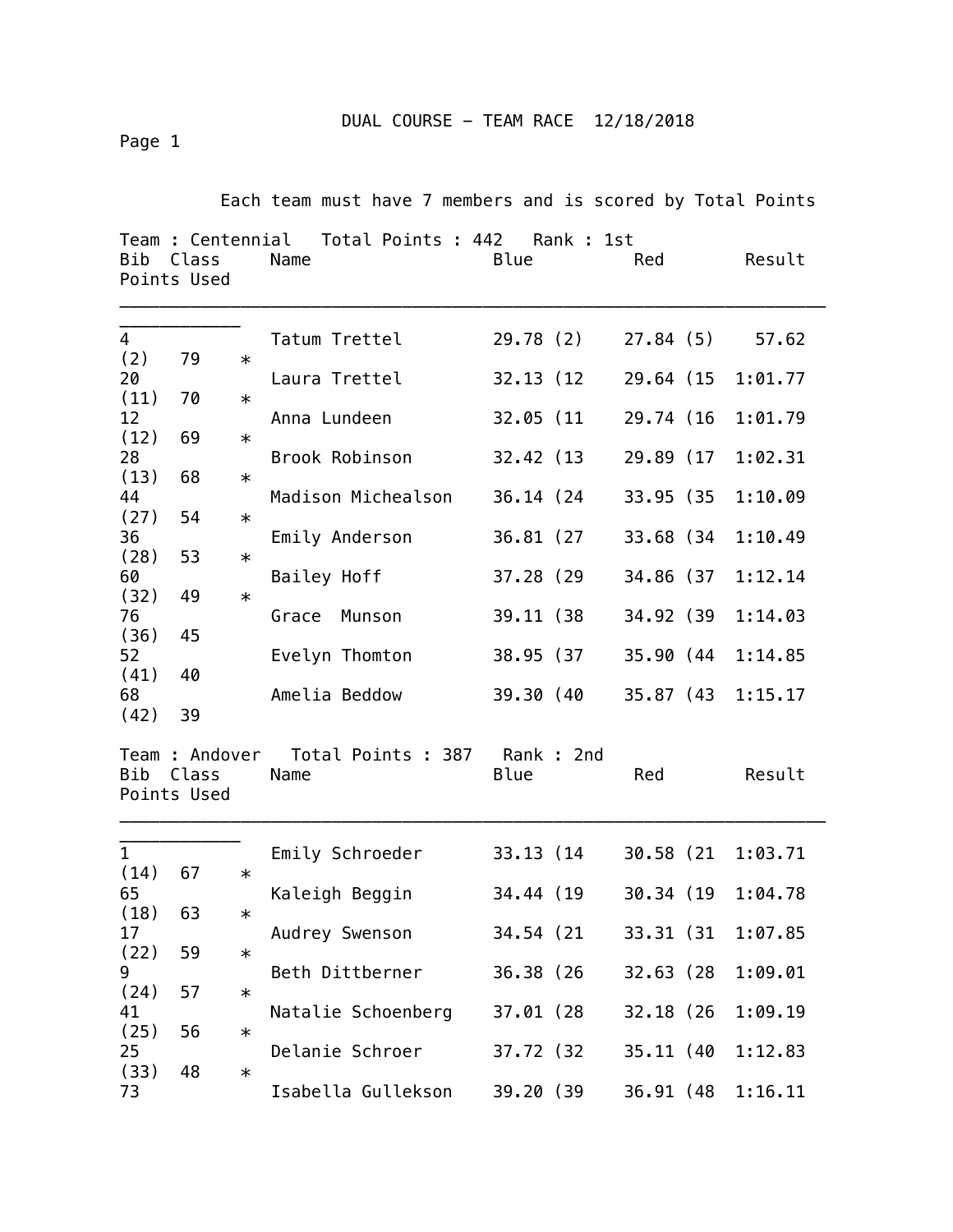| (44)<br>57<br>(51)<br>49<br>(55)<br>33<br>Bib        | 37<br>30<br>26<br>Class<br>Points Used | $\ast$                     | Allie Wicklund<br>Elyse Schroeder<br>Rachel Larson<br>Team : Chisago Lakes  Total Points : 371  Rank : 3rd<br>Name | 43.60 (54<br>45.09 (56<br><b>DNF</b><br>Blue |                       | 40.33 (59<br>40.20 (58<br>38.30 (51<br>Red | 1:23.93<br>1:25.29<br>Result |
|------------------------------------------------------|----------------------------------------|----------------------------|--------------------------------------------------------------------------------------------------------------------|----------------------------------------------|-----------------------|--------------------------------------------|------------------------------|
| 14                                                   |                                        |                            | Megan Cartier                                                                                                      | 31.05 (8)                                    |                       | 27.67(3)                                   | 58.72                        |
| (6)<br>30                                            | 75                                     | $\ast$                     | Megan Adams                                                                                                        | 33.66 (17                                    |                       | 30.49 (20                                  | 1:04.15                      |
| (16)<br>54                                           | 65                                     | $\ast$                     | Elsa Dahl                                                                                                          | 36.30 (25                                    |                       | 31.44 (25                                  | 1:07.74                      |
| (21)<br>38                                           | 60                                     | $\ast$                     | Lauren Lundberg                                                                                                    | 37.38 (30                                    |                       | 32.66 (29                                  | 1:10.04                      |
| (26)<br>62                                           | 55                                     | $\ast$                     | Annah Mellum                                                                                                       | 38.93 (36)                                   |                       | 35.37 (42)                                 | 1:14.30                      |
| (38)<br>46                                           | 43                                     | $\ast$                     | Ashlyn Anderson                                                                                                    | 40.58 (43                                    |                       | 35.32 (41)                                 | 1:15.90                      |
| (43)<br>78                                           | 38                                     | $\ast$                     | Hailey Rivard                                                                                                      | 41.82 (49                                    |                       | 37.10 (49                                  | 1:18.92                      |
| (46)<br>6                                            | 35                                     | $\ast$                     | Sophie Janzig                                                                                                      | 30.80(6)                                     |                       | 49.84 (72                                  | 1:20.64                      |
| (47)<br>70                                           | 34                                     |                            | Alexandra Witucki                                                                                                  |                                              | 43.81 (55             | 38.32 (52                                  | 1:22.13                      |
| (49)<br>22<br>(74)                                   | 32<br>7                                |                            | Kaylee Peterson                                                                                                    |                                              | 33.34 (15 2:21.15 (78 |                                            | 2:54.49                      |
| Bib                                                  | Team : Blaine<br>Class<br>Points Used  |                            | Total Points : 310<br>Name                                                                                         | Rank: 4th<br>Blue                            |                       | Red                                        | Result                       |
| 3                                                    |                                        |                            | Anika Snyder                                                                                                       | 34.59 (22)                                   |                       | 30.13 (18                                  | 1:04.72                      |
| (17)<br>67<br>(20)<br>19<br>(30)<br>51<br>(35)<br>43 | 64                                     | $\ast$<br>$\ast$<br>$\ast$ | Haily Gislason                                                                                                     | 35.03(23)                                    |                       | 31.02 (23                                  | 1:06.05                      |
|                                                      | 61                                     |                            | Breanna Freecheck                                                                                                  | 40.11 (41)                                   |                       | 30.83 (22)                                 | 1:10.94                      |
|                                                      | 51                                     |                            | Kendra Entsminger                                                                                                  | 38.76 (35                                    |                       | 34.88 (38                                  | 1:13.64                      |
|                                                      | 46                                     | $\ast$                     | Fiona Wahlgren                                                                                                     | 40.87 (47                                    |                       | 36.60 (46                                  | 1:17.47                      |
| (45)                                                 | 36                                     | $\ast$                     |                                                                                                                    |                                              |                       |                                            |                              |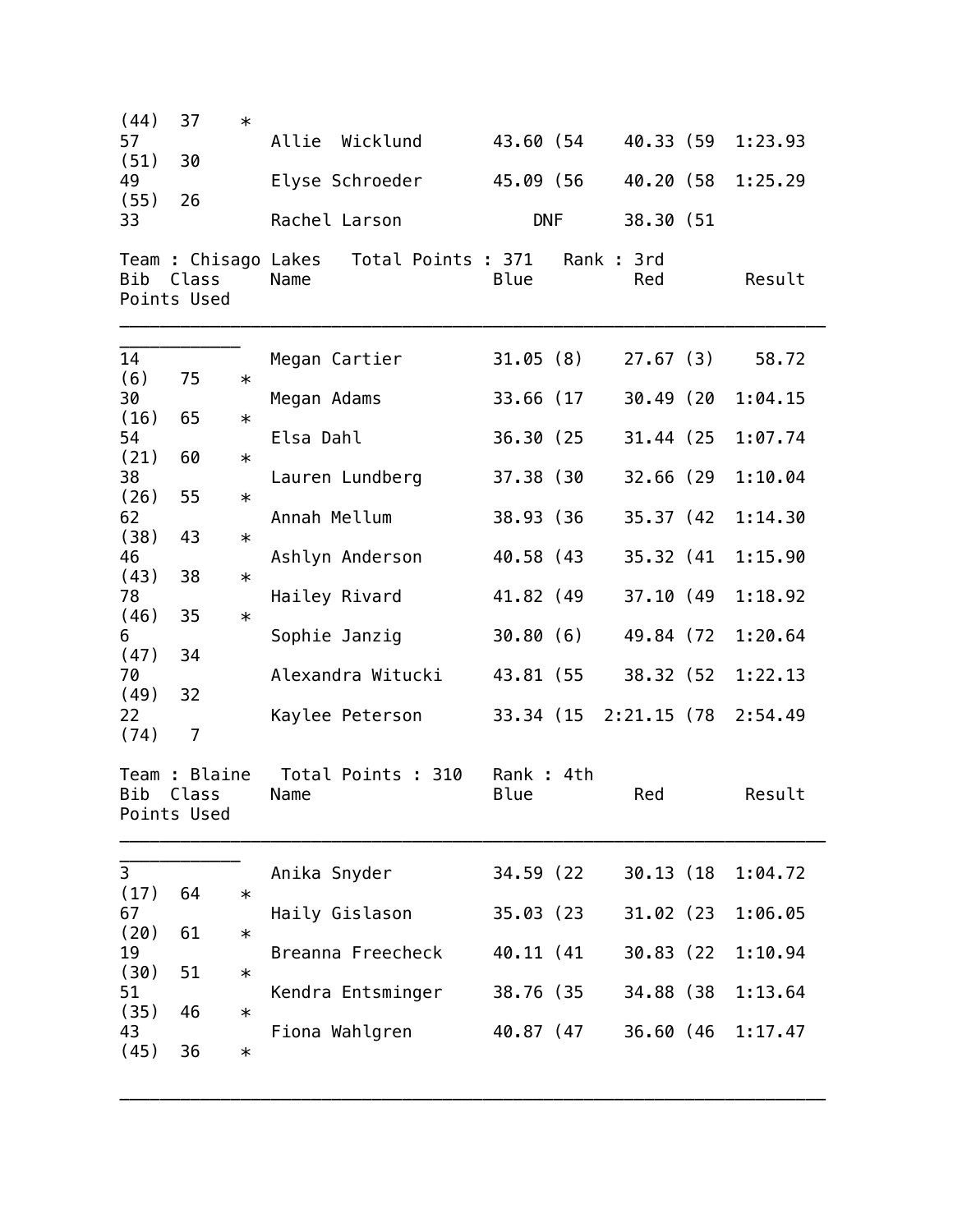Ski Club Software from www.SplitSecond.com 12/18/2018 7:50:40 PM

~~~~~~~~~~~~~~~~~~~~~~~~~~~~~~~~~~~~~ NEW PAGE

DUAL COURSE - TEAM RACE 12/18/2018

Page 2

Points Used

\_\_\_\_\_\_\_\_\_\_\_\_

\_\_\_\_\_\_\_\_\_\_

~~~~~~~~~~~~~~~~~~~~~~~~~~~~~~~~~~~

 Each team must have 7 members and is scored by Total Points Team : Blaine Total Points : 310 Rank : 4th Bib Class Name Blue Red Result Points Used \_\_\_\_\_\_\_\_\_\_\_\_\_\_\_\_\_\_\_\_\_\_\_\_\_\_\_\_\_\_\_\_\_\_\_\_\_\_\_\_\_\_\_\_\_\_\_\_\_\_\_\_\_\_\_\_\_\_\_\_\_\_\_\_\_\_\_\_\_\_ \_\_\_\_\_\_\_\_\_\_\_\_ 131 Mitsuki Nishiyama 42.67 (50 38.65 (53 1:21.32 (48) 33 \* 35 Sydney Simi 47.57 (63 43.11 (64 1:30.68 (62) 19 \* 132 Mackenzie Johnson 50.08 (68 42.93 (62 1:33.01 (65) 16 59 Mikayla Wolters DNF 32.38 (27 27 Lauren Bosley DSQ 32.90 (30 Team : NW Alpine Total Points : 251 Rank : 5th Bib Class Name Blue Red Result Points Used \_\_\_\_\_\_\_\_\_\_\_\_\_\_\_\_\_\_\_\_\_\_\_\_\_\_\_\_\_\_\_\_\_\_\_\_\_\_\_\_\_\_\_\_\_\_\_\_\_\_\_\_\_\_\_\_\_\_\_\_\_\_\_\_\_\_\_\_\_\_ \_\_\_\_\_\_\_\_\_\_\_\_ 91 MARIT SCOTT 31.69 (10 28.90 (11 1:00.59 (8) 73 \* 95 KENDALL QUALL 31.66 (9) 29.61 (14 1:01.27  $(10)$  71 \* 92 KATHERINE BOTTEMA 37.40 (31 33.40 (32 1:10.80  $(29)$  52  $*$ 93 DYLAN SHOEMAKER 45.81 (60 40.04 (57 1:25.85  $(56)$  25  $*$ 94 SAM ALTMAN 48.03 (64 44.30 (68 1:32.33  $(63)$  18  $*$ 96 ELLA WALD 52.87 (71 55.39 (75 1:48.26  $(69)$  12  $*$ 98 ALEXIS DUKE 48.94 (65 DSQ Team : Anoka Total Points : 220 Rank : 6th Bib Class Name Blue Red Result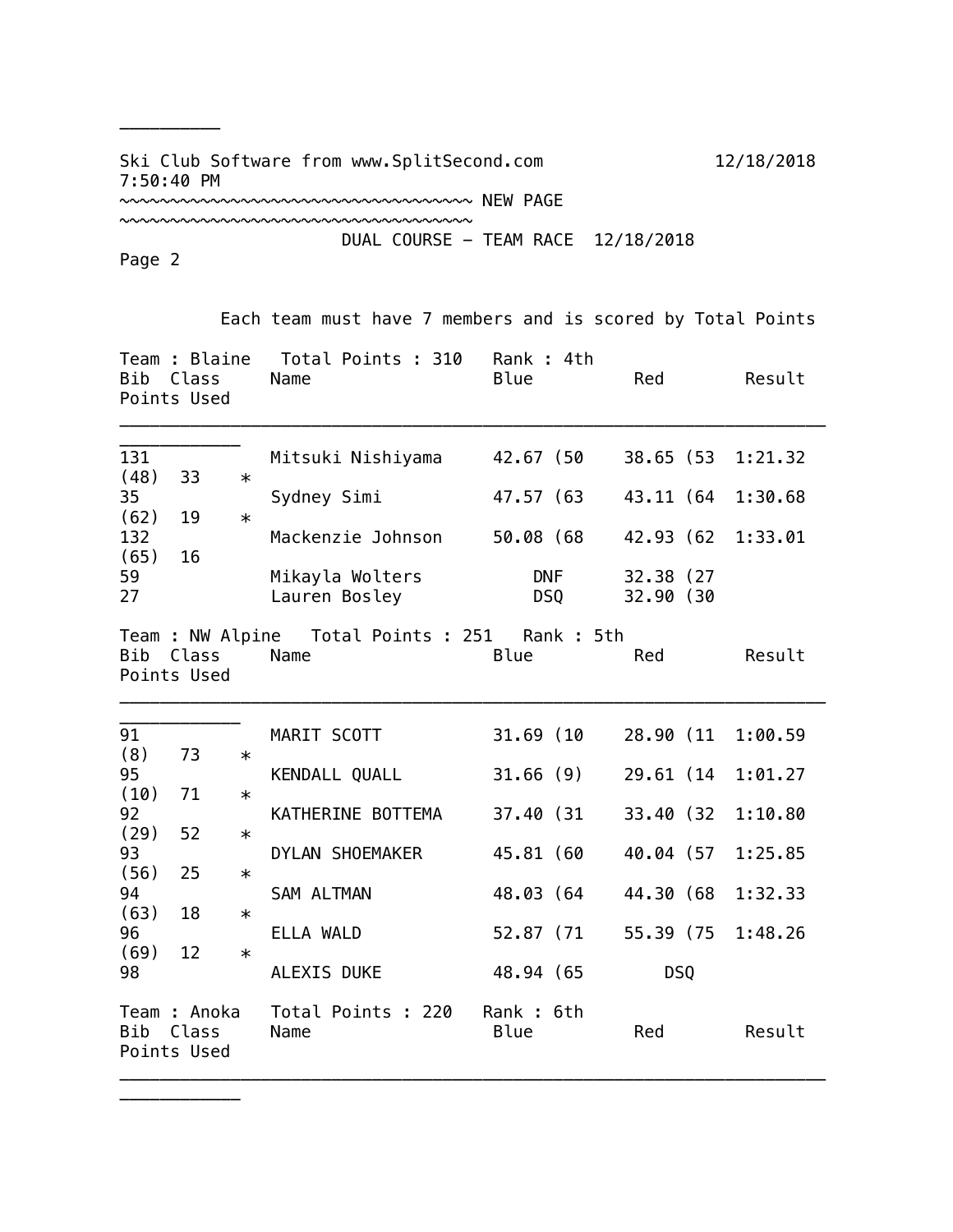| $\overline{2}$<br>(4)<br>18<br>(9)<br>10<br>(31)<br>26<br>(60)                                                          | 77<br>72<br>50<br>21                        | $\ast$<br>$\ast$<br>$\ast$<br>$\ast$                               | Elise Pinewski<br>Claire Gronski<br>Stella Gronski<br>Gretchen Mugglin                                                                                                       | 29.99(4)<br>33.38 (16<br>42.92 (51                                                                                                  | 27.93(6)<br>27.70(4)<br>28.54 (10<br>45.33 (57 43.77 (66                                                           | 57.92<br>1:01.08<br>1:11.46<br>1:29.10                                                       |
|-------------------------------------------------------------------------------------------------------------------------|---------------------------------------------|--------------------------------------------------------------------|------------------------------------------------------------------------------------------------------------------------------------------------------------------------------|-------------------------------------------------------------------------------------------------------------------------------------|--------------------------------------------------------------------------------------------------------------------|----------------------------------------------------------------------------------------------|
| Bib                                                                                                                     | Class<br>Points Used                        |                                                                    | Team : Armstrong  Total Points : 218  Rank : 7th<br>Name                                                                                                                     | Blue                                                                                                                                | Red                                                                                                                | Result                                                                                       |
| 81<br>(3)<br>83<br>(40)<br>87<br>(53)<br>84<br>(57)<br>86<br>(61)<br>90<br>(64)<br>88<br>(71)<br>85<br>(73)<br>82<br>89 | 78<br>41<br>28<br>24<br>20<br>17<br>10<br>8 | $\ast$<br>$\ast$<br>$\ast$<br>$\ast$<br>$\ast$<br>$\ast$<br>$\ast$ | Jenny Krey<br>Sarah Appelen<br>Alexis Schoenberg<br>Vivien Gschwind<br>Manon Lonfier<br>Valeria Araque<br>Morgan Townshend<br>Adriana Kunze<br>Anastasia Holm<br>Maria Friis | 30.71 (5)<br>40.61 (44<br>45.68 (59<br>40.27 (42<br>47.31 (62<br>49.35 (66<br>1:02.31 (75<br>1:48.11 (78<br>37.89 (33)<br>55.17 (73 | 27.05(1)<br>34.08 (36<br>39.44 (55<br>46.86 (70<br>42.16 (61<br>43.18 (65<br>53.35 (74<br><b>DNF</b><br><b>DSQ</b> | 57.76<br>1:14.69<br>1:25.12<br>1:27.13<br>1:29.47<br>1:32.53<br>1:55.66<br>37.55 (50 2:25.66 |
| Bib                                                                                                                     | Class<br>Points Used                        |                                                                    | Team : Coon Rapids Total Points : 188<br>Name                                                                                                                                | Blue                                                                                                                                | Rank : 8th<br>Red                                                                                                  | Result                                                                                       |
| 15<br>(23)<br>55<br>(37)<br>23<br>(39)<br>63<br>(54)<br>71<br>(70)                                                      | 58<br>44<br>42<br>27<br>11                  | $\ast$<br>$\ast$<br>$\ast$<br>$\ast$<br>$\ast$                     | Emma Bolin<br>Emilee Verbeek<br>Shelby Robideau<br>Krista Eckert<br>Sydney Voseen                                                                                            | 40.76 (46<br>40.62 (45<br>38.08 (34<br>45.50 (58<br>1:04.89 (76                                                                     | 28.08(7)<br>33.59 (33)<br>36.44 (45<br>39.71 (56<br>45.77 (69                                                      | 1:08.84<br>1:14.21<br>1:14.52<br>1:25.21<br>1:50.66                                          |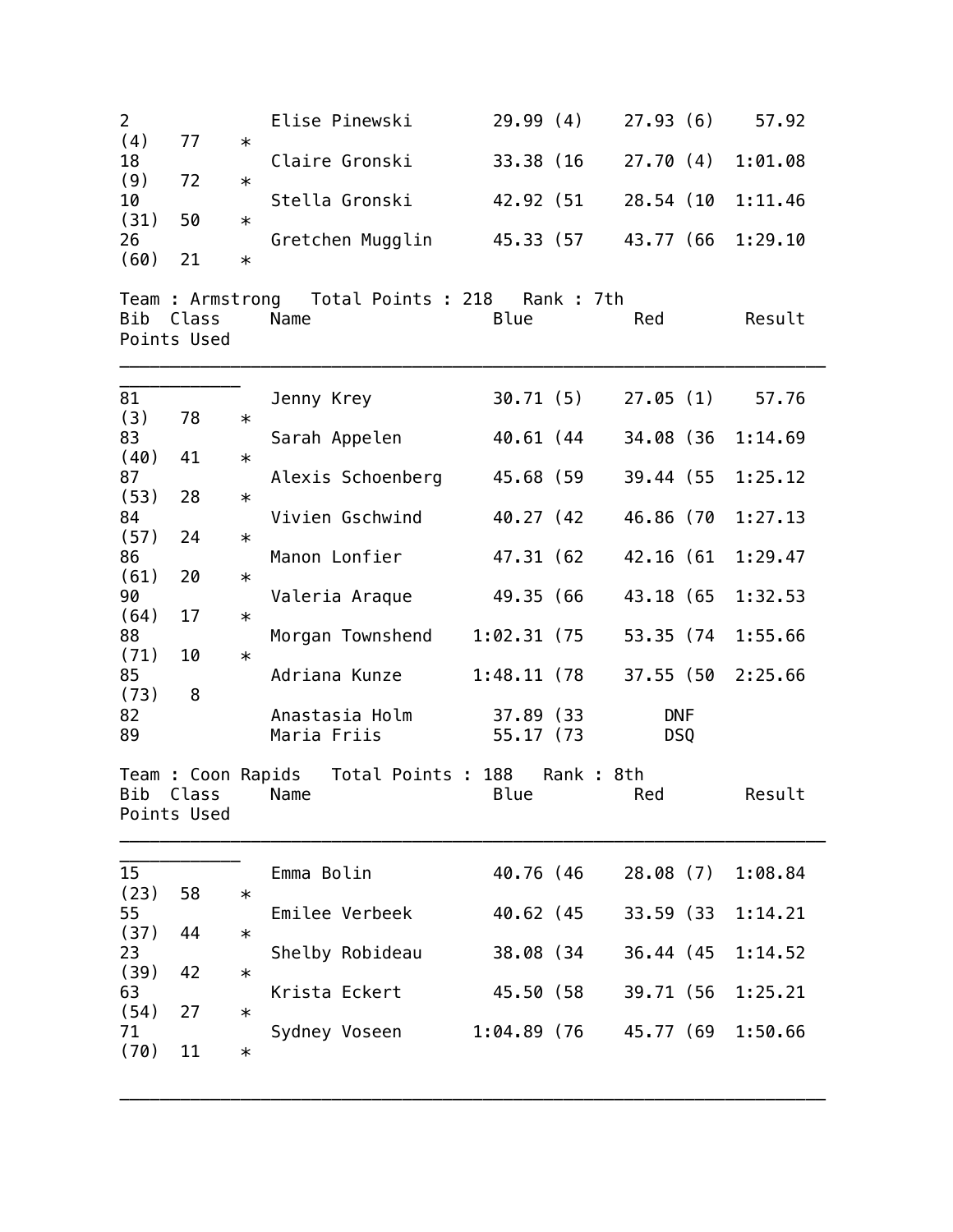Ski Club Software from www.SplitSecond.com 12/18/2018 7:50:40 PM

~~~~~~~~~~~~~~~~~~~~~~~~~~~~~~~~~~~~~ NEW PAGE

DUAL COURSE - TEAM RACE 12/18/2018

Page 3

\_\_\_\_\_\_\_\_\_\_

~~~~~~~~~~~~~~~~~~~~~~~~~~~~~~~~~~~

 Each team must have 7 members and is scored by Total Points Team : Coon Rapids Total Points : 188 Rank : 8th Bib Class Name Blue Red Result Points Used \_\_\_\_\_\_\_\_\_\_\_\_\_\_\_\_\_\_\_\_\_\_\_\_\_\_\_\_\_\_\_\_\_\_\_\_\_\_\_\_\_\_\_\_\_\_\_\_\_\_\_\_\_\_\_\_\_\_\_\_\_\_\_\_\_\_\_\_\_\_ \_\_\_\_\_\_\_\_\_\_\_\_ 31 Julia Sides 2:31.56 (79 57.57 (76 3:29.13 (75) 6 \* 7 Erika Jenkins DNS DNS Team : Irondale Total Points : 163 Rank : 9th Bib Class Name Blue Red Result Points Used \_\_\_\_\_\_\_\_\_\_\_\_\_\_\_\_\_\_\_\_\_\_\_\_\_\_\_\_\_\_\_\_\_\_\_\_\_\_\_\_\_\_\_\_\_\_\_\_\_\_\_\_\_\_\_\_\_\_\_\_\_\_\_\_\_\_\_\_\_\_ \_\_\_\_\_\_\_\_\_\_\_\_ 8 Leah Newbauer 34.48 (20 31.41 (24 1:05.89  $(19) 62 *$ 32 Elizabeth Davies 43.33 (52 38.90 (54 1:22.23  $(50)$  31  $*$ 16 Emma Eclov-Reher 50.97 (69 36.80 (47 1:27.77  $(58)$  23  $*$ 24 Abbie Brown 47.23 (61 40.54 (60 1:27.77  $(58)$  23  $*$ 40 Kaia Rodgers 49.97 (67 43.93 (67 1:33.90  $(66)$  15  $*$ 48 Megan Henkenius 1:00.74 (74 1:01.23 (77 2:01.97  $(72)$  9  $*$ Team : Spectrum Total Points : 140 Rank : 10th Bib Class Name Blue Red Result Points Used

\_\_\_\_\_\_\_\_\_\_\_\_ 400 Sidney Brenteson 31.04 (7) 28.16 (8) 59.20 (7) 74 \* 401 Sophie Brenteson 34.19 (18 29.59 (13 1:03.78  $(15) 66 *$ Team : CCS Total Points : 105 Rank : 11th